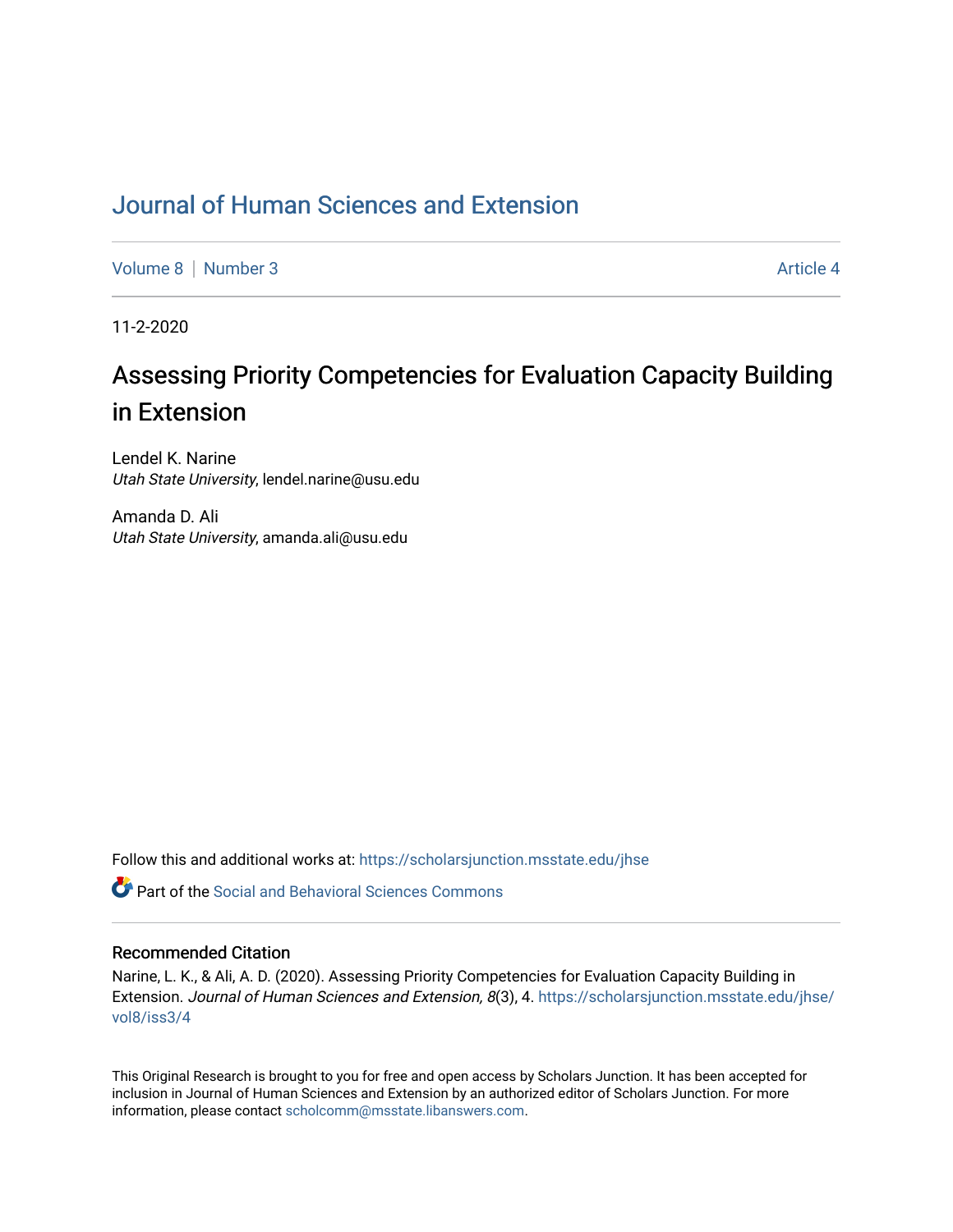# **Assessing Priority Competencies for Evaluation Capacity Building in Extension**

**Lendel K. Narine Amanda D. Ali**

*Utah State University*

*Program planning and evaluation activities play a critical role in the quality of Extension programs. The literature consistently identifies program planning and evaluation as core Extension competencies. With an increased focus on accountability in Extension, there is a need to ensure Extension professionals are equipped with the most relevant competencies to show program impact. Guided by a competency model, this study sought to assess priority competencies for inclusion in an Evaluation Capacity Building (ECB) program at Utah State University (USU) Extension. Data were gathered from a sample of Extension professionals at USU Extension (n = 87) and analyzed using descriptive statistics, principal component analysis, paired t-tests, and Cohen's d. While results indicated a need for professional development in most competency items of program planning and evaluation, the principal component analysis revealed two professional development themes for program planning, and three for program evaluation. Extracted professional development themes were Program Ideas and Schedules, Program Design, Evaluation Plans, Evaluation Data and Results, and Monitoring and Impact. This study recommends the development of professional development themes to organize and prioritize efforts for ECB in Extension. It also highlighted a need to continuously assess professional capacity for accountability in Extension*.

*Keywords:* competency, evaluation capacity building, Extension, performance, program planning, evaluation, impact

## **Introduction and Theoretical Framework**

Evaluation is a critical component of educational programs as it allows for objective and subjective judgments of a program's merit and worth (Rossi et al., 2004). Funders are concerned with program accountability and increasingly request proposals with sound evaluation plans. As such, evaluation methodology is intrinsically tied to the program development process (Boyle, 1981; Diaz et al., 2018; Kirkpatrick & Kirkpatrick, 2006). This is evident in the Targeting Outcomes of Programs (TOP) model, where steps in the program development process are symmetrical to steps of the evaluation process (Rockwell & Bennett, 2004).

Direct correspondence to Lendel K. Narine at lendel.narine@usu.edu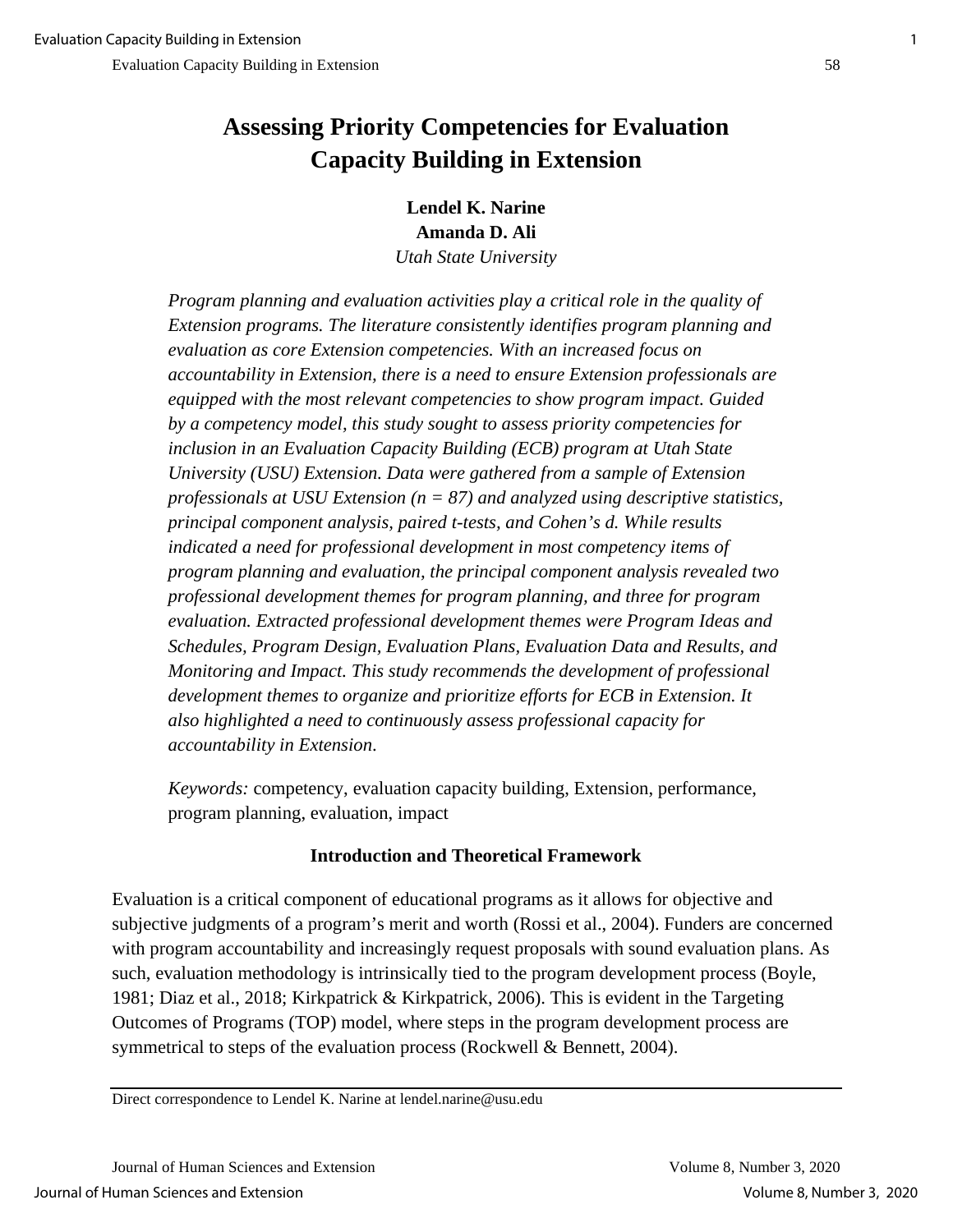"Planning, evaluation, and implementation are all parts of a whole, and they work best when they work together" (Frechtling, 2010, p. 3). In contrast, evaluation procedures are often an afterthought in Extension programming and used mainly as a tool for additional funding (Lamm & Lamm, 2018; Preskill & Catsambas, 2004). While summative evaluation activities are commonly used to report program impact, formative evaluation is sometimes overlooked (Lamm & Lamm, 2018). As Forest et al. (1986) suggested, a program plan is critical to program accountability. Yet, evaluation in Extension is sometimes detached from the program planning process. This may impact the effectiveness and quality of evaluation procedures as a means of demonstrating the public value of Extension programs.

Program evaluation is needed to show program outcomes and impact given changing roles and perceived relevance of Extension. Henning et al. (2014), and Narine et al. (2019b) indicated Extension faces grand challenges. These include finding innovative methods to solve emerging and complex problems, responding to a changing population demographic, and meeting the needs of nontraditional audiences. Narine et al. (2019b) further highlighted county-level challenges, such as the antiquated image of Extension, and high employee turnover and burnout. Overall, a common factor underpinning Extension's grand challenges is the consistent reduction in federal funding for Extension programs.

Ahmen and Morse (2010) indicated Extension was "being pressured to do more with less" (p. 1). As a result, there is an overwhelming need to show the relevance and public value of Extension programs. All efforts must be taken to justify the need and use of resources in Extension. Therefore, program evaluation is increasingly relevant due to reductions in federal appropriations to Extension (Franz, 2011; Franz et al., 2014; McClure et al., 2012). Evaluation provides the information needed to create, change, or abandon programs (Boone et al., 2002). Given increased pressure to communicate public value, Extension professionals must continuously monitor programs to ensure success and impact; future uncertainty suggests evaluation should not be an afterthought in Extension. The literature highlights the importance of incorporating both formative and summative evaluation plans into the program planning process to create impactful programs (Grinnell et al., 2019; Mertens & Wilson, 2019; Rossi et al., 2004).

It is important to justify resource allocation and the public value of Extension programs in an era of financial uncertainty. As such, evaluation literature emphasizes program planning and program evaluation as priority competencies for Extension agents (Harder, 2015; Harder et al., 2010; Liles & Mustian, 2004; McClure et al., 2012; Scheer et al., 2011; Suvedi & Kaplowitz, 2016). Several studies further indicated program planning and evaluation should be introduced to pre-service non-formal educators as core competencies for Extension programming (Cooper & Graham, 2001; Dewey et al., 2008; McClure et al., 2012).

Program planning and evaluation are widely regarded as critical skills for Extension professionals. This requires the ability to perform specialized tasks such as conduct a needs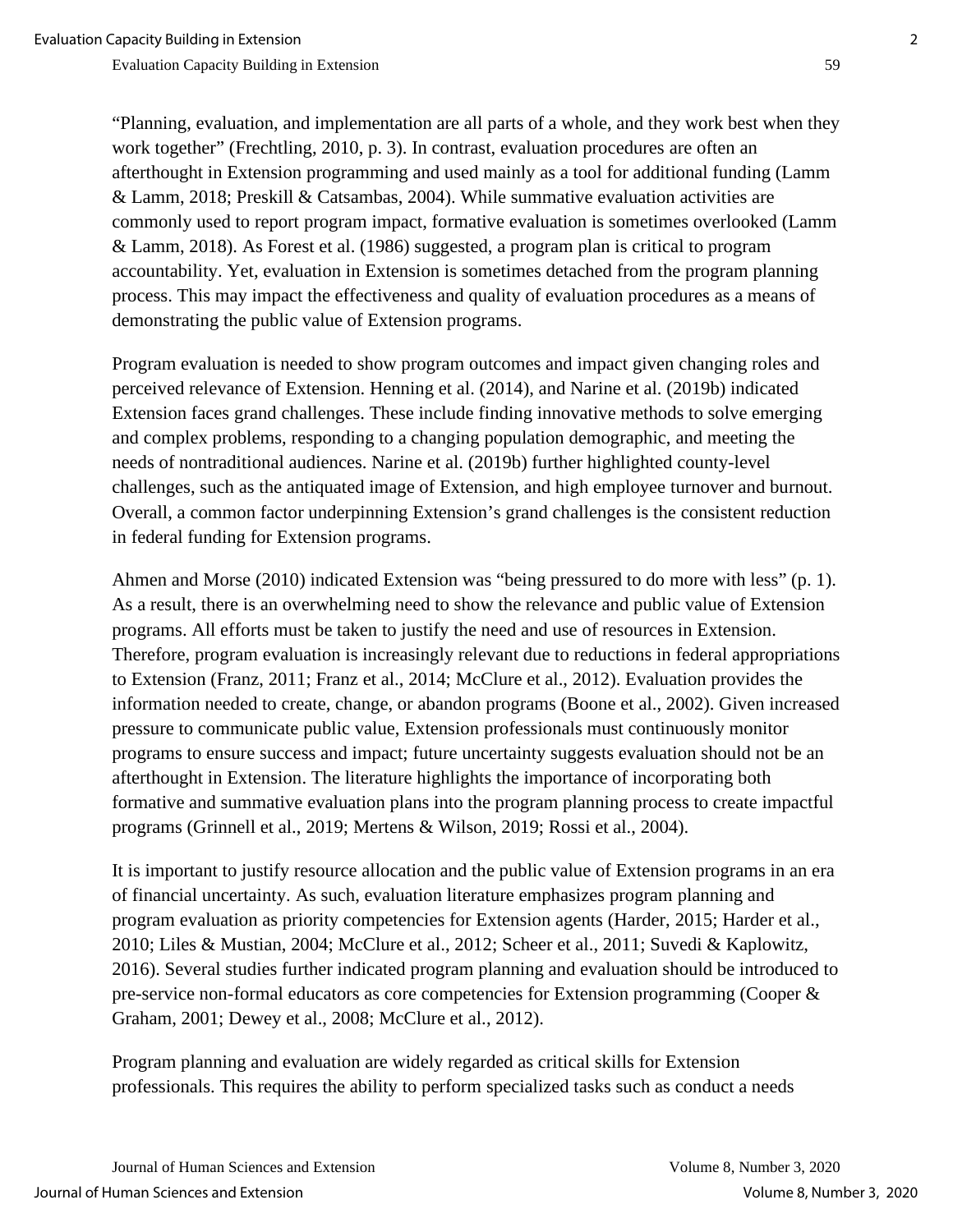assessment to develop program ideas, conceptualize evaluation procedures during the program planning process, conduct formative evaluation for program improvement, and determine program value and impact through summative evaluation (Boyle, 1981; Rockwell & Bennett, 2004; Witkin & Altschuld, 1995). As a result, there is a need to ensure Extension professionals are prepared to conduct effective evaluation activities to show the impact and value of nonformal education programs. Similarly, Lamm and Israel (2013) affirmed the need for Extension professionals to apply evaluation skills for accountability.

This study was guided by a competency modeling approach (McClelland, 1973). Extension professionals are expected to possess a wide range of skills to effectively meet the needs of diverse target audiences through quality educational programming (Maddy et al., 2002). Several studies proposed the adoption of a competency modeling approach to build the human capacity of Extension (Harder et al., 2010; Liles & Mustian, 2004; Scheer et al., 2011; Suvedi & Kaplowitz, 2016). While varied definitions exist, McClelland (1973) referred to competencies as the combination of knowledge and skills pertinent to successful performance in a defined role.

McClelland (1973) argued a competency modeling approach allowed administrators to identify and assess critical antecedents of superior performance. This provided a framework for professional development and continuous improvement of human resources. McClelland (1973) further described the critical factors of performance as core competencies. The literature on Extension-specific core competencies stretches back to 1959, as discussed by Lakai et al. (2012). McCormick (1959) indicated the National Committee on Extension Administrators outlined competencies most important to the success of Extension professionals. However, these core competencies continuously shifted over time due to external and internal changes within Cooperative Extension (Lakai et al., 2012; Trede & Whitaker, 2000). Regardless, core competencies related to program planning and program evaluation were consistently identified as imperative for Extension professionals' success (McClure et al., 2012; Scheer et al., 2006). As a response, Hetherington et al. (2019) stated Evaluation Capacity Building (ECB) was increasingly important to professional development in Extension.

According to Hetherington et al. (2019), ECB relates to "intentional efforts to both build and sustain an organization's ability to conduct quality, credible evaluations, including factors such as instrumental evaluation support, evaluation resources, and a broader organizational context that supports meaningful program evaluation" (p. 176). While Taylor-Powell and Boyd (2008) indicated ECB was necessary in Extension, Franz and Archibald (2018) noted a need to tailor ECB interventions to the professional context. Therefore, this study sought to identify and assess program planning and evaluation competencies to inform the development and implementation of a comprehensive ECB program for Utah State University (USU) Extension professionals.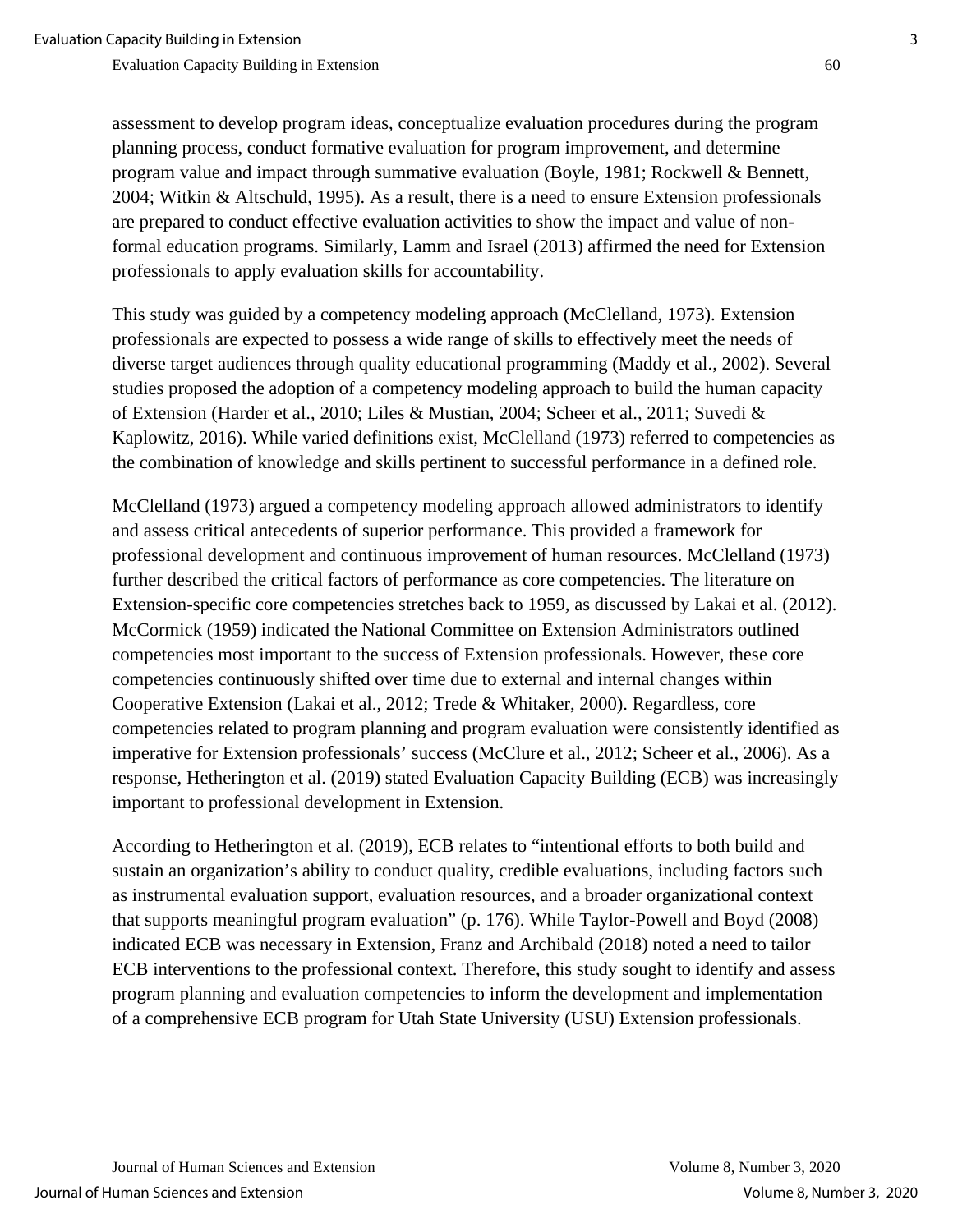### **Purpose**

This study sought to describe Extension professionals' perceived ability to perform Extensionspecific competencies related to program planning and evaluation at USU. Objectives were to (a) describe professionals' perceptions toward the importance of program planning and evaluation competencies, (b) describe their perceived ability to perform these competencies, (c) explore latent components of program planning and evaluation competencies, and (d) assess the priority competency themes for professional development through an ECB initiative.

### **Methodology**

This IRB-exempt study followed a correlational design (Ary et al., 2014) and depended on primary data from a population of Extension professionals at USU Extension. The population was defined as all state and county-level Extension faculty and specialists at USU Extension who were actively engaged in planning, implementing, or evaluating Extension programs. A census was attempted using a sampling frame consisting of 134 faculty  $(N = 134)$ . A sampling frame was created from the internal employee database of USU Extension and verified by state-level administrative personnel. The response rate was 65% (*n* = 87). Data collection occurred in April 2019 through an online survey facilitated by Qualtrics.

The Tailored Design approach guided the development of a researcher-made questionnaire (Ary et al., 2014; Dillman et al., 2014). Recommendations on the basics of crafting good questions and writing close-ended questions were incorporated into the questionnaire development process (Dillman et al., 2014). The questionnaire contained an exhaustive list of competency items for program planning and program evaluation in Extension based on a literature review (Harder et al., 2011; Liles, 2004; Scheer et al., 2011; Suvedi & Kaplowitz, 2016). A panel of experts reviewed the questionnaire for construct validity. The panel included USU's Northern Region Extension Director, Southern Region Extension Director, Director of 4-H and Youth Programs, two Extension Specialists, and the Associate Vice President for USU Extension. Feedback from the panel led to the inclusion of new competency items to reflect changing expectations in program planning and evaluation at USU Extension. The final questionnaire had a total of 16 competency items for program planning and 24 for program evaluation.

On a five-point Likert scale, respondents were asked to indicate: (a) their perception of the importance of each competency item, and (b) their perception towards their ability to perform the competency item. While response options followed Borich's (1980) framework, a Mean Weighted Discrepancy Score (MWDS) was not calculated for individual competency items. This study was most interested in extracting professional development themes to inform an ECB program at USU Extension. Therefore, only the mean scores for Perceived Importance (PI) and Perceived Ability (PA) were calculated to provide a descriptive summary of each item based on objectives (a) and (b). This is consistent with several studies on competency assessment (Brown et al., 2008; Fox & LaChenaye, 2015; Harder & Narine, 2019; Lakai et al., 2014; Lindner, 2001;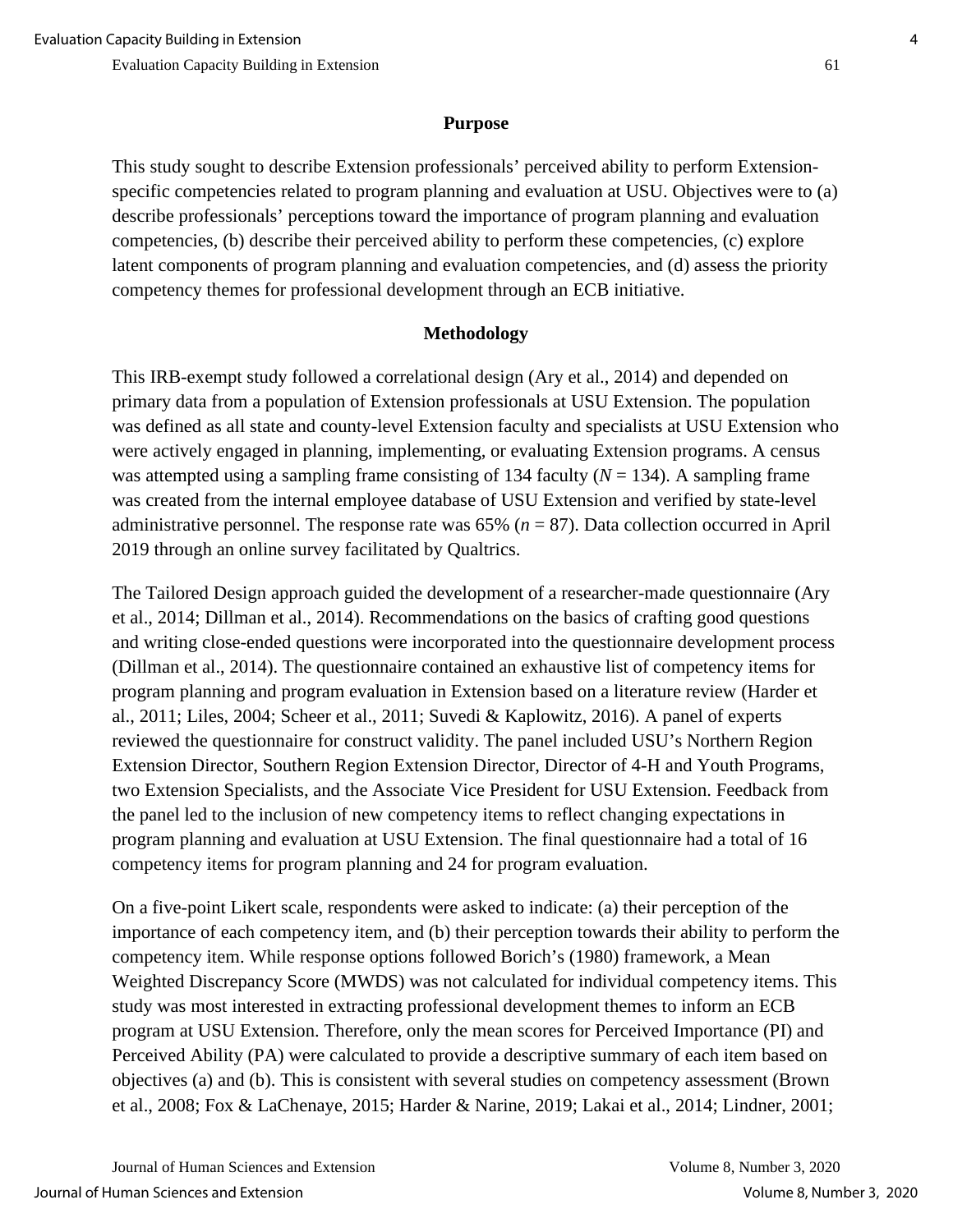Lindner et al., 2010; Schwarz & Gibson, 2010). While popular in the literature, it should be noted that the use of means for single-item ordinal variables is somewhat controversial (Narine & Harder, 2019a). Therefore, this study did not rely on mean scores of individual competency items to determine professional development priorities. Instead, this study derived constructs from latent factors within each competency area, thus focusing on construct means. As discussed below, these constructs were referred to as Professional Development Themes.

As noted, objectives (a) and (b) were addressed through descriptive statistics. A mean score for PI and PA were presented for each competency item. The means were interpreted as follows;  $1.00 - 1.49$  = None;  $1.50 - 2.49$  = Below average;  $2.50 - 3.49$  = Average;  $3.50 - 4.49$  = Above average; 4.50 – 5.00 = Essential/Exceptional priority. This interpretation was consistent with the literature on categorizing means for ordinal variables (Agbaje et al., 2001; Dyer & Osborne, 1999; Franklin, 2011; Scales et al., 2009). For objective (c), a Principal Component Analysis (PCA) with orthogonal rotation was used to extract latent constructs of competencies related to program planning and program evaluation. Latent constructs revealed by the PCA were referred to as Professional Development Themes (PDT). Each PDT consisted of highly intercorrelated competency items; the themes were viewed as a cluster of competencies for inclusion as learning modules in the curriculum of an ECB program. For objective (d), a series of paired *t*-tests were used to determine if there were any statistically significant differences between the mean perceived importance and ability of each PDT. In addition, Cohen's *d* was used to estimate the effect sizes in order to rank PDTs by priority for inclusion in an ECB program.

There were four limitations of the study: (a) a pilot test was not conducted to assess instrument reliability, (b) a complete census was not achieved due to nonresponses, (c) presence of subjective and self-knowledge bias due to the use of a self-assessment framework, and, (d) omission of an open-ended question for additional comments by respondents. While a pilot test was not conducted, reliability was assessed through a post-hoc analysis of internal consistency (Warner, 2012). Cronbach's alpha for program planning and program evaluation was 0.92 and 0.95, respectively, indicating both competency areas had acceptable internal consistency (Warner, 2012). With a 65% response rate, the study failed to achieve a census. However, two independent samples *t*-test indicated there were no statistically significant differences in perceived abilities between early ( $n = 50$ ) and late ( $n = 37$ ) respondents for program planning and program evaluation competencies (Lindner et al., 2001). Another limitation was the subjective and self-knowledge bias of self-assessments (Karpen, 2018; Rosenman et al., 2011). In this regard, responses reflected participants' beliefs and may not be an accurate measure of their performance. While self-assessments are convenient and commonly used to assess competencies, results of this study only provide a proxy measure of performance. Lastly, an open-ended question was not included in the instrument for brevity. However, the inclusion of this question would potentially allow quality feedback from respondents. Future studies should include an open-ended question to capture other comments.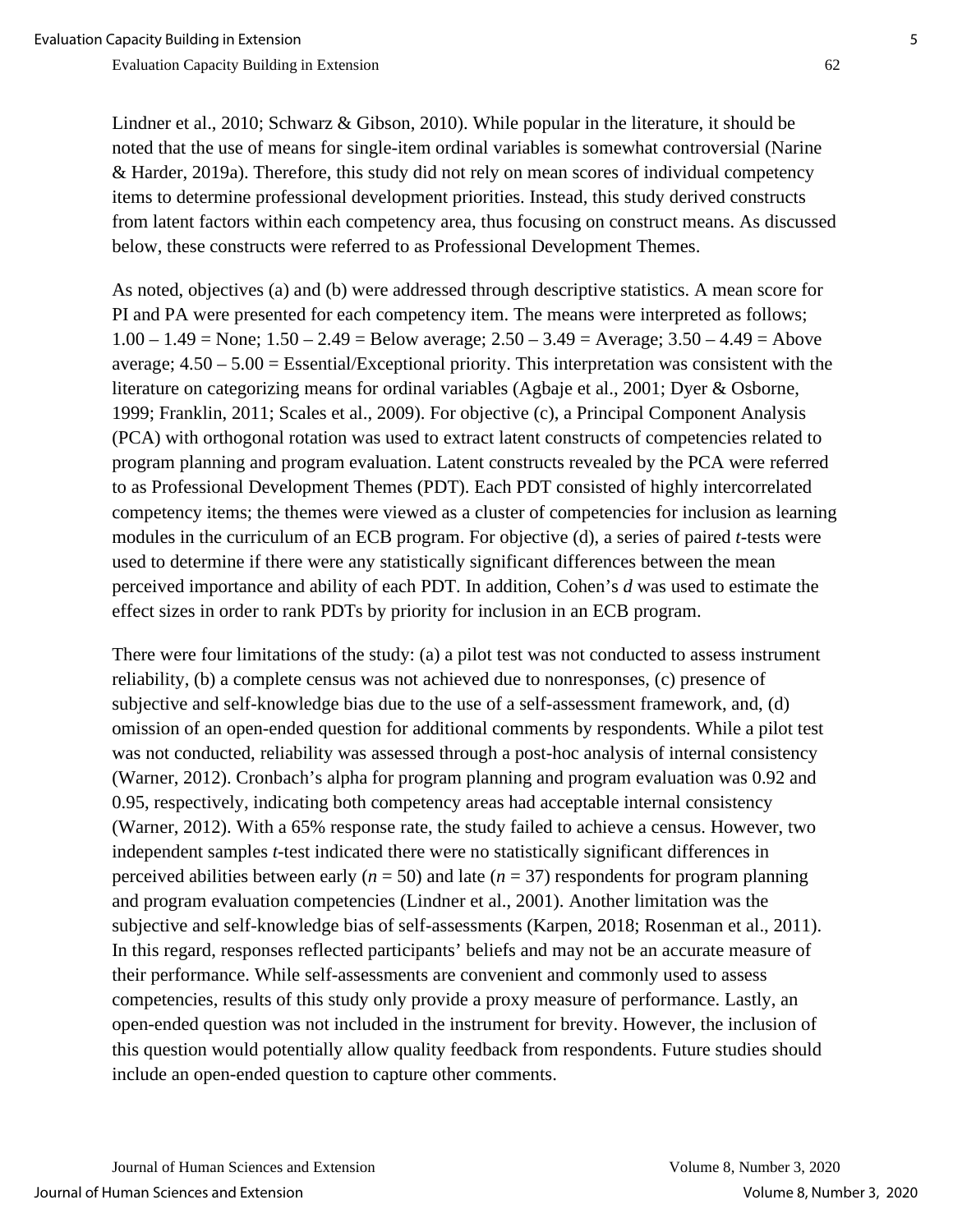#### **Results**

Table 1 lists Extension professionals' perceptions of the importance of competency items related to program planning. It also lists their perceptions of their ability to perform these competencies. Results showed one item was perceived as an essential competency for job success—this was to "identify the major problem/issue addressed by your program" ( $M = 4.59$ ,  $SD = .64$ ). Setting program priorities, developing short-term program objectives, and conducting a needs assessment were other high-ranked competencies based on importance. Overall, all competency items of program planning were perceived as having at least above-average importance for job success.

In contrast, respondents did not perceive they had exceptional abilities to perform any competency item. More so, Extension professionals perceived they had average abilities to perform competencies related to using the results of a needs assessment to plan a program (*M* = 3.47, *SD* = .80), developing a weekly work schedule (*M* = 3.46, *SD* = .94), developing long-term program objectives extending beyond two years (*M* = 3.37, *SD* = .90), conducting a needs assessment ( $M = 3.37$ ,  $SD = .85$ ), developing a logic model for a program ( $M = 3.30$ ,  $SD = .90$ ), using the results of a needs assessment to create an impact statement ( $M = 3.19$ ,  $SD = .86$ ), and organizing an effective program advisory committee (*M* = 3.16, *SD* = .96).

|                                                                     | Mean (SD)         |                       |  |
|---------------------------------------------------------------------|-------------------|-----------------------|--|
| <b>Competency Items</b>                                             | <b>Perceived</b>  | <b>Perceived</b>      |  |
|                                                                     | <b>Importance</b> | <i><b>Ability</b></i> |  |
| Identify the major problem/issue addressed by your program          | 4.59(.64)         | 3.72(.65)             |  |
| Set program priorities                                              | 4.48(.68)         | 3.78(.81)             |  |
| Develop short-term program objectives                               | 4.29(.78)         | 3.87(.74)             |  |
| Develop medium-term program objectives                              | 4.25(.74)         | 3.63(.80)             |  |
| Use the results of a needs assessment to plan a program             | 4.25(.80)         | 3.47(.80)             |  |
| Conduct a needs assessment                                          | 4.26(.83)         | 3.37(.85)             |  |
| Consult with experts and/or knowledgeable colleagues to design      | 4.19(.81)         | 3.67(.86)             |  |
| program activities                                                  |                   |                       |  |
| Develop long-term program objectives extending beyond 2 years       | 4.16(.82)         | 3.37(.90)             |  |
| Use the results of a needs assessment to create an impact statement | 4.16(.90)         | 3.19(.86)             |  |
| Conduct interviews with important stakeholders to plan your program | 4.11(.85)         | 3.54(.98)             |  |
| Develop an annual plan of work                                      | 3.98(.84)         | 3.52(.97)             |  |
| Review existing Extension programs before embarking on a new        | 4.06(.93)         | 3.53(.86)             |  |
| project                                                             |                   |                       |  |
| Develop a weekly work schedule                                      | 3.87(.90)         | 3.46(.94)             |  |
| Develop a logic model for a program                                 | 3.79(.90)         | 3.30(.90)             |  |
| Develop a monthly work schedule                                     | 3.80(.96)         | 3.54(.94)             |  |
| Organize an effective program advisory committee                    | 3.68(.93)         | 3.16(.96)             |  |

*Table 1. Perceptions of the Importance and Ability to Perform Program Planning Competencies*

Table 2 lists respondents' perceptions toward the importance of evaluation competencies and their perceived ability to perform these competencies. While Extension professionals did not

Journal of Human Sciences and Extension Volume 8, Number 3, 2020 Journal of Human Sciences and Extension Volume 8, Number 3, 2020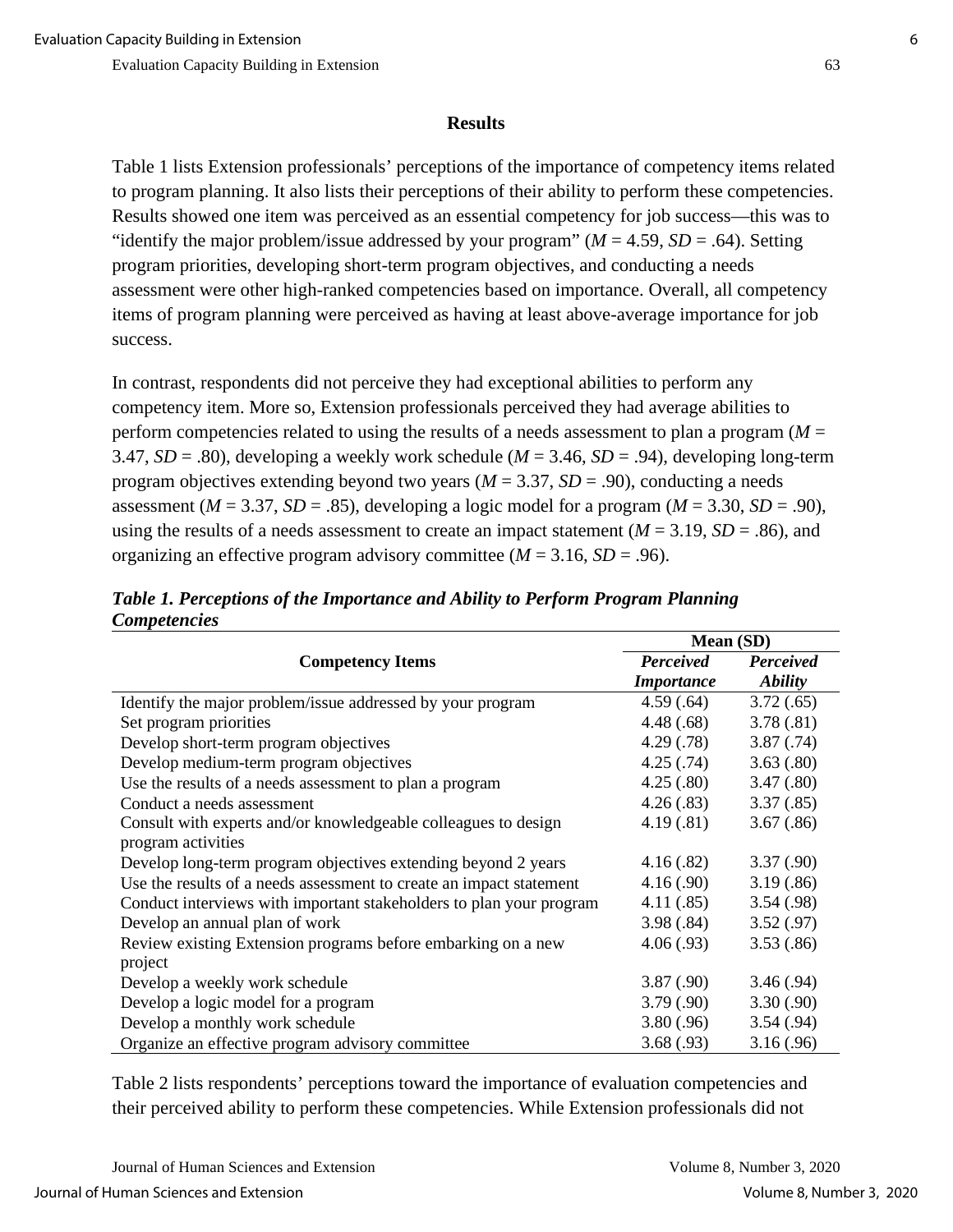perceive any item to be an essential priority overall, they perceived all items had above-average importance to job success. The most important competencies were creating an evaluation plan during the program planning process ( $M = 4.43$ ,  $SD = .71$ ), using evaluation results to improve the program ( $M = 4.38$ ,  $SD = .69$ ), using data gathering tools to collect evaluation data ( $M =$ 4.32,  $SD = .77$ ), and developing measurable short-term outcomes ( $M = 4.30$ ,  $SD = .87$ ).

For perceived ability, respondents indicated they had above-average abilities to perform two competencies related to program evaluation. These were to use evaluation results to improve the program ( $M = 3.71$ ,  $SD = .76$ ), and verbally communicate evaluation results to stakeholders ( $M =$ 3.57, *SD* = .90). Overall, Extension professionals perceived they had average abilities to perform 22 of the 24 evaluation competencies examined in this study.

*Table 2. Perceptions of the Importance and Ability to Perform Program Evaluation Competencies*

|                                                                            | Mean(SD)          |                |  |
|----------------------------------------------------------------------------|-------------------|----------------|--|
| <b>Competency Items</b>                                                    | Perceived         | Perceived      |  |
|                                                                            | <b>Importance</b> | <b>Ability</b> |  |
| Create an evaluation plan during the program planning process              | 4.43(.71)         | 3.16(.82)      |  |
| Use evaluation results to improve the program                              | 4.38(.69)         | 3.71(.76)      |  |
| Use data gathering tools to collect evaluation data (e.g., questionnaires) | 4.32(.76)         | 3.32(.83)      |  |
| Develop measurable short-term outcomes (e.g., knowledge, skills,           | 4.30(.77)         | 3.32(.74)      |  |
| attitudes, and intentions)                                                 |                   |                |  |
| Identify measurable indicators of program success or failure               | 4.27(.80)         | 3.19(.81)      |  |
| Develop measurable medium-term outcomes (e.g., behavior change,            | 4.20(.77)         | 3.20(.76)      |  |
| practices adopted)                                                         |                   |                |  |
| Analyze and interpret quantitative evaluation data                         | 4.23(.81)         | 3.29(.91)      |  |
| Develop measurable long-term outcomes to assess program impact             | 4.24(.83)         | 3.15(.80)      |  |
| (e.g., changes in a problem or need)                                       |                   |                |  |
| Evaluate program impact in relation to a problem area                      | 4.22(.83)         | 3.24(.73)      |  |
| Verbally communicate evaluation results to stakeholders                    | 4.26(.87)         | 3.57(.90)      |  |
| Write evaluation questions                                                 | 4.17(0.79)        | 3.22(.76)      |  |
| Collect real-time data from participants to get feedback on activities     | 4.13(.80)         | 3.29(.89)      |  |
| Use online survey tools such as Qualtrics to collect data                  | 4.14(.84)         | 3.23(.89)      |  |
| Clearly distinguish between program outputs and outcomes                   | 4.13(.87)         | 3.40(.85)      |  |
| Prepare program reports to discuss evaluation findings                     | 4.14(.88)         | 3.16(.88)      |  |
| Design pre-and-post tests                                                  | 4.04(.82)         | 3.34(.80)      |  |
| Design retrospective evaluation surveys (e.g., post-surveys)               | 4.04(.83)         | 3.22(.81)      |  |
| Conduct follow-up surveys to measure program impact (e.g., changes         | 4.13(0.92)        | 3.08(.79)      |  |
| in a problem)                                                              |                   |                |  |
| Analyze and interpret qualitative evaluation data                          | 4.09(.89)         | 3.07(.82)      |  |
| Establish benchmarks to determine program impacts                          | 4.04(.86)         | 2.97(.87)      |  |
| Monitor program activities throughout the program's lifespan               | 4.08(.91)         | 3.08(.89)      |  |
| Conduct follow-up surveys to measure changes in participants'              | 4.08(.92)         | 3.00(.78)      |  |
| behavior (e.g., practices adopted)                                         |                   |                |  |
| Use qualitative methods such as focus groups and interviews to gather      | 3.69(.69)         | 2.90(.80)      |  |
| evaluation data                                                            |                   |                |  |
| Use an iPad or cellphone to conduct mini surveys with participants         | 3.63(.95)         | 2.89(1.05)     |  |

**Mean (SD)**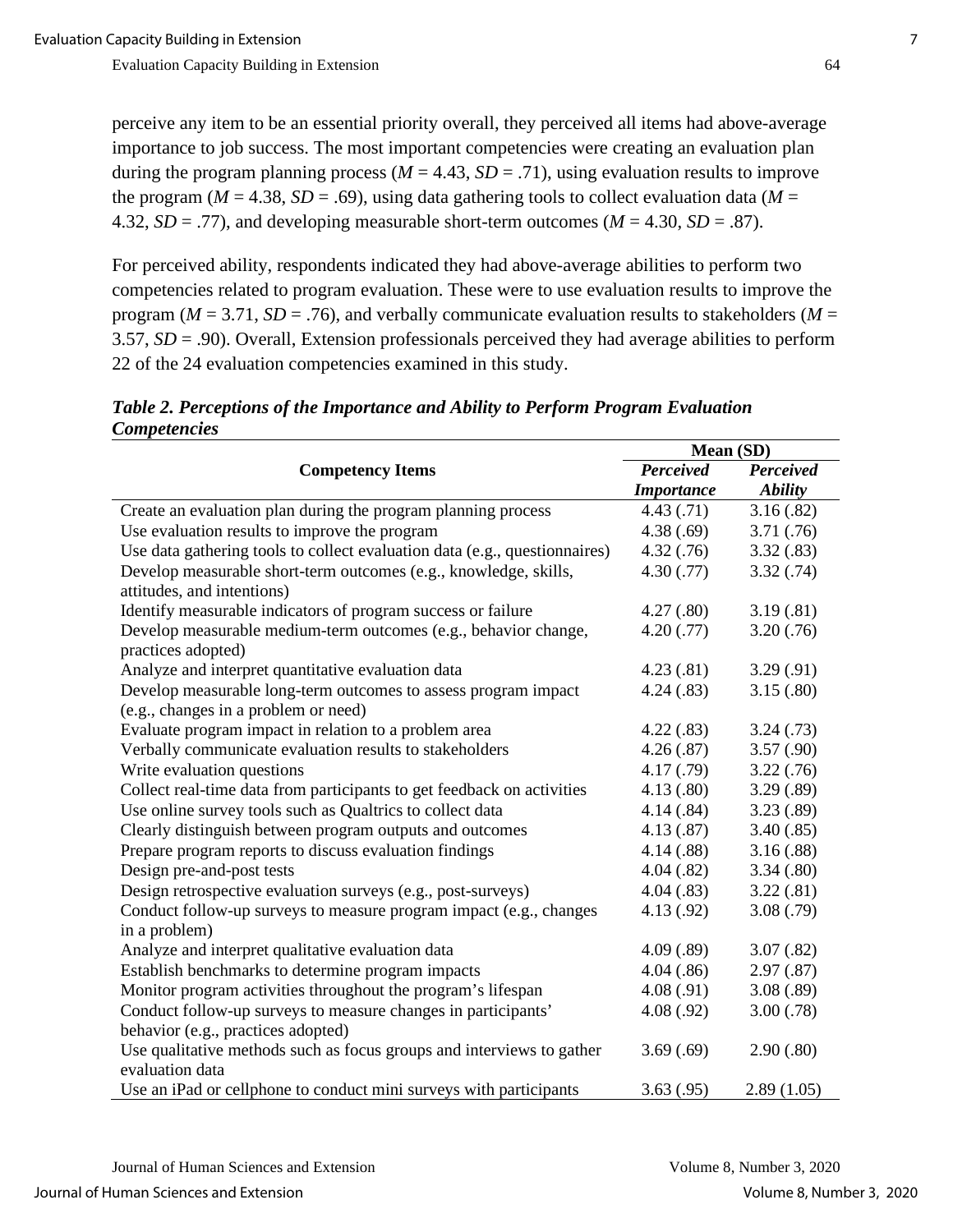The Principal Component Analysis (PCA) revealed two underlying constructs for Program Planning competencies, as shown in Table 3. Taken together, the Professional Development Themes (PDT) accounted for 59% of the variation in the original items. Given a Kaiser-Meyer-Olkin Measure of Sampling Adequacy (KMO) of 0.86 and a significant Chi-square value ( $X^2$  = 792.02,  $p < 0.001$ ) for Bartlett's Test of Sphericity, the model was deemed valid. The PDTs were labeled Program Ideas and Schedules, and Program Design. With a Cronbach's alpha of 0.90 for Program Ideas and Schedules, and 0.88 for Program Design, both themes had acceptable internal consistency (Field, 2013). Program Ideas and Schedules referred to the competencies needed to work with others and use existing information to brainstorm new program ideas and create work schedules. In contrast, Program Design related to the competencies needed to create a concise program plan and set program goals.

| <b>Competency Items</b>                                                           |      | <b>Factor Loading</b> |
|-----------------------------------------------------------------------------------|------|-----------------------|
|                                                                                   |      | 2                     |
| Professional Development Theme 1: Program Ideas and Schedules                     |      |                       |
| Conduct interviews with important stakeholders to plan your program               | 0.53 | 0.47                  |
| Review existing Extension programs before embarking on a new project              | 0.57 | 0.45                  |
| Use the results of a needs assessment to plan a program                           | 0.52 | 0.45                  |
| Develop an annual plan of work                                                    | 0.71 | 0.39                  |
| Consult with experts and/or knowledgeable colleagues to design program activities | 0.76 | 0.19                  |
| Develop a monthly work schedule                                                   | 0.88 | 0.16                  |
| Organize an effective program advisory committee                                  | 0.74 | 0.16                  |
| Develop a weekly work schedule                                                    | 0.85 | 0.08                  |
| Professional Development Theme 2: Program Design                                  |      |                       |
| Develop long-term program objectives extending beyond 2 years                     | 0.33 | 0.77                  |
| Develop short-term program objectives                                             | 0.21 | 0.76                  |
| Develop a logic model for a program                                               | 0.10 | 0.74                  |
| Use the results of a needs assessment to create an impact statement               | 0.19 | 0.71                  |
| Develop medium-term program objectives                                            | 0.46 | 0.68                  |
| Identify the major problem/issue addressed by your program                        | 0.23 | 0.64                  |
| Conduct a needs assessment                                                        | 0.26 | 0.62                  |
| Set program priorities                                                            | 0.50 | 0.59                  |

#### *Table 3. Latent Components of Program Planning Competencies*

Results of the PCA indicated there were three PDTs for Program Evaluation competencies. Together, themes accounted for 64% of the variation in the original items. The model was deemed valid, given a KMO of 0.87 and a significant Chi-square value  $(X^2 = 1485.7, p < 0.001)$ for Bartlett's Test of Sphericity. As shown in Table 4, the PDTs were labeled: (a) Evaluation Plans, (b) Evaluation Data and Results, and (c) Monitoring and Impact. With a Cronbach's alpha of 0.82 for Evaluation Plans, 0.80 for Evaluation Data and Results, and 0.79 for Monitoring and Impact, all themes showed acceptable internal consistency (Field, 2013).

Evaluation Plans referred to the competencies needed to design an evaluation plan and describe measurable program outcomes and impacts during the program planning process. Evaluation Data and Results related to competencies essential to collecting qualitative and quantitative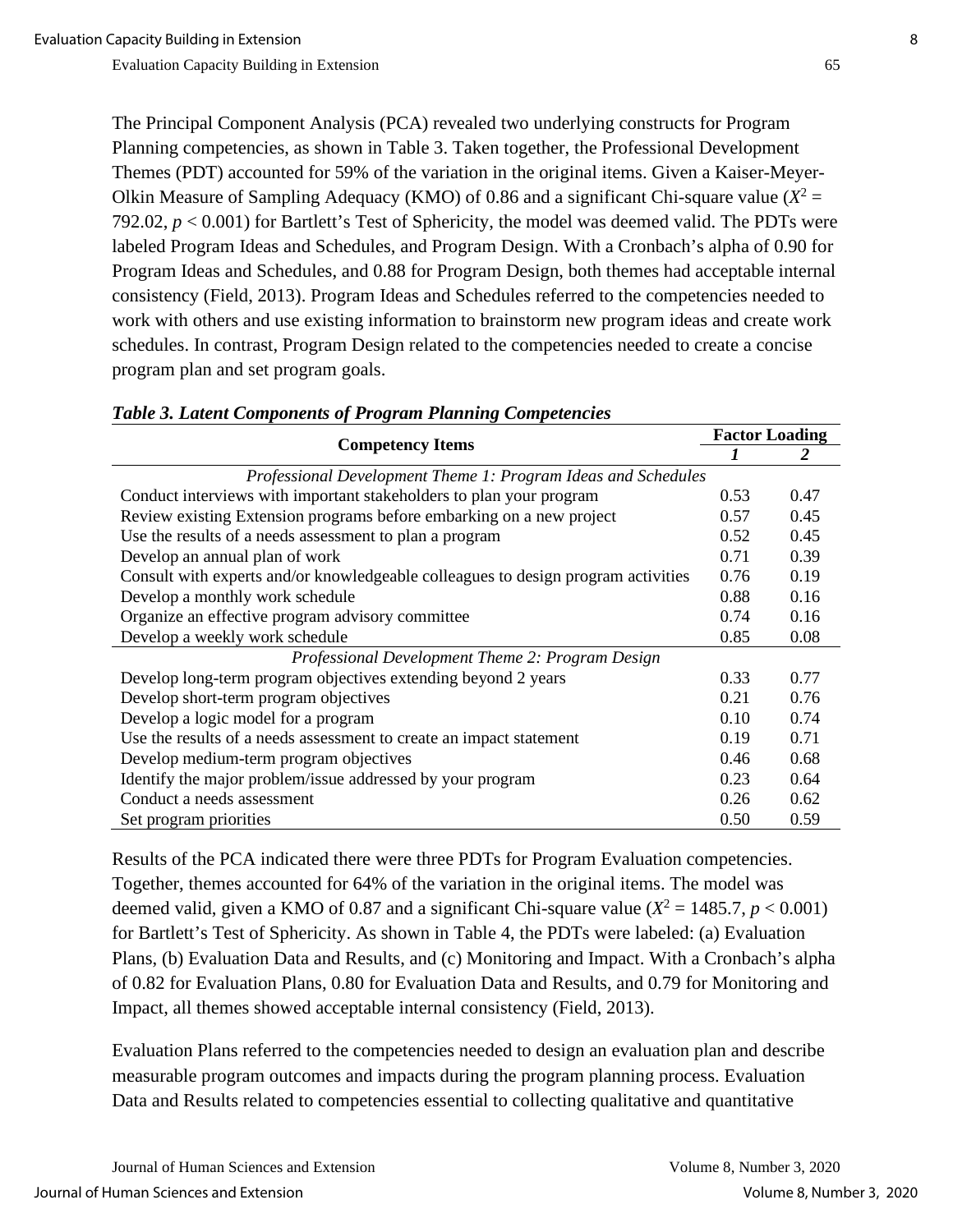evaluation data using different tools and discussing the results in evaluation reports. Monitoring and Impact were those competencies needed to articulate outcome indicators and capture pertinent data for formative and summative evaluation.

| <b>Table 4. Latent Components of Evaluation Competencies</b> |
|--------------------------------------------------------------|
|--------------------------------------------------------------|

| <b>Competency Items</b>                                                                                |      | <b>Factor Loading</b> |                      |  |  |
|--------------------------------------------------------------------------------------------------------|------|-----------------------|----------------------|--|--|
|                                                                                                        |      | 2                     | $\boldsymbol{\beta}$ |  |  |
| Professional Development Theme 1: Evaluation Plans                                                     |      |                       |                      |  |  |
| Create an evaluation plan during the program planning process                                          | 0.77 | 0.30                  | 0.12                 |  |  |
| Develop measurable short-term outcomes (e.g., knowledge, skills, attitudes,<br>and intentions)         | 0.82 | 0.26                  | 0.21                 |  |  |
| Develop measurable medium-term outcomes (e.g., behavior change, practices<br>adopted)                  | 0.86 | 0.19                  | 0.24                 |  |  |
| Develop measurable long-term outcomes to assess program impact (e.g.,<br>changes in a problem or need) | 0.77 | 0.24                  | 0.24                 |  |  |
| Design pre-and-post tests                                                                              | 0.54 | 0.48                  | 0.20                 |  |  |
| Design retrospective evaluation surveys (e.g., post-surveys)                                           | 0.65 | 0.36                  | 0.20                 |  |  |
| Conduct follow-up surveys to measure changes in participants' behavior (e.g.,                          | 0.64 | 0.17                  | 0.41                 |  |  |
| practices adopted)<br>Conduct follow-up surveys to measure program impact (e.g., changes in a          | 0.62 | 0.13                  | 0.47                 |  |  |
| problem)                                                                                               |      |                       |                      |  |  |
| Professional Development Theme 2: Evaluation Data and Results                                          |      |                       |                      |  |  |
| Use data gathering tools to collect evaluation data (e.g., questionnaires)                             | 0.55 | 0.61                  | 0.12                 |  |  |
| Use online survey tools such as Qualtrics to collect data                                              | 0.41 | 0.43                  | 0.35                 |  |  |
| Clearly distinguish between program outputs and outcomes                                               | 0.41 | 0.43                  | 0.38                 |  |  |
| Use evaluation results to improve the program                                                          | 0.40 | 0.50                  | 0.40                 |  |  |
| Write evaluation questions                                                                             | 0.30 | 0.76                  | 0.06                 |  |  |
| Analyze and interpret quantitative evaluation data                                                     | 0.31 | 0.74                  | 0.01                 |  |  |
| Analyze and interpret qualitative evaluation data                                                      | 0.20 | 0.64                  | 0.35                 |  |  |
| Prepare program reports to discuss evaluation findings                                                 | 0.17 | 0.73                  | 0.38                 |  |  |
| Evaluate program impact in relation to a problem area                                                  |      | 0.72                  | 0.40                 |  |  |
| Verbally communicate evaluation results to stakeholders                                                | 0.02 | 0.59                  | 0.51                 |  |  |
| Professional Development Theme 3: Monitoring and Impact                                                |      |                       |                      |  |  |
| Use an iPad or cellphone to conduct mini surveys with participants                                     | 0.04 | 0.13                  | 0.71                 |  |  |
| Use qualitative methods such as focus groups and interviews to gather<br>evaluation data               | 0.41 | 0.27                  | 0.51                 |  |  |
| Establish benchmarks to determine program impacts                                                      | 0.26 | 0.32                  | 0.81                 |  |  |
| Monitor program activities throughout the program's lifespan                                           | 0.40 | 0.15                  | 0.78                 |  |  |
| Identify measurable indicators of program success or failure                                           | 0.31 | 0.20                  | 0.78                 |  |  |
|                                                                                                        | 0.30 | 0.19                  | 0.58                 |  |  |
| Collect real-time data from participants to get feedback on activities                                 |      |                       |                      |  |  |

Table 5 lists the results of a series of paired *t*-tests comparing the differences in perceived importance and ability of each PDT. There were statistically significant differences between the mean perceived importance of all PDTs and respondents' perceived ability to perform these themes. Respondents' perceptions of their ability to perform competencies within the PDTs were statistically and significantly lower than the theme's perceived importance. This indicates a need for professional development in all five themes of program planning and evaluation. However, priorities for professional development were ranked based on Cohen's *d.* The most important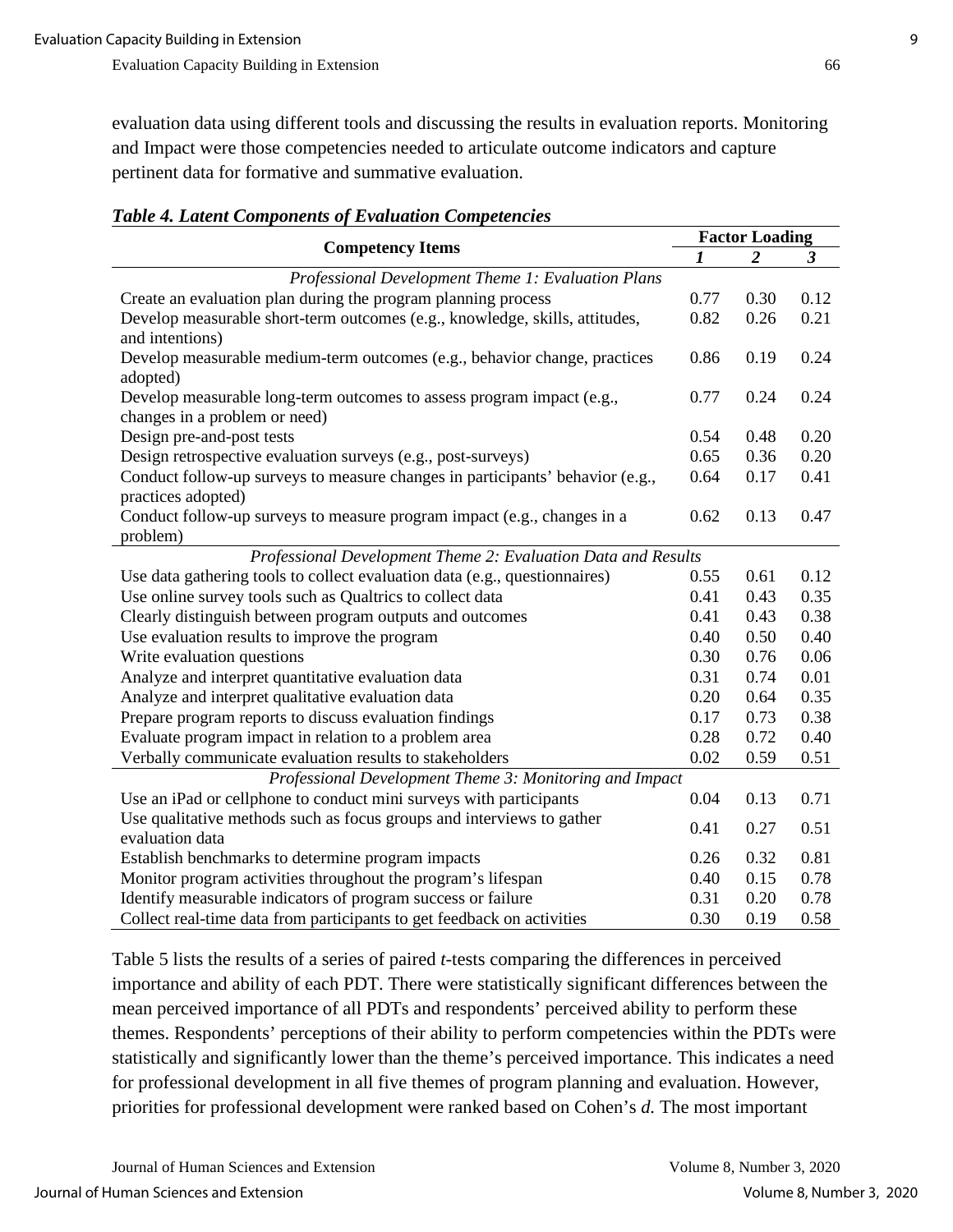theme for professional development was Evaluation Plans (Cohen's  $d = 1.60$ ). An interpretation of Cohen's *d* indicated 95% of respondents did not have adequate competencies to design an evaluation plan, i.e., describe measurable program outcomes and impacts during the program planning process. Evaluation Data and Results was ranked the second-highest priority theme for professional development (Cohen's *d* = 1.40). Accordingly, 92% of respondents did not possess adequate competencies to collect qualitative and quantitative evaluation data using different tools and discuss the results in evaluation reports. Therefore, an ECB program at USU Extension should place high emphasis on competency items within Evaluation Plans and Evaluation Data and Results.

| <b>Professional Development</b>    | <b>Mean (SD)</b>  |                |       |          | Cohen's | $\frac{0}{0}$ |
|------------------------------------|-------------------|----------------|-------|----------|---------|---------------|
| Theme                              | <i>Importance</i> | <b>Ability</b> |       | p        | d       | $A < I^*$     |
| <b>Evaluation Plans</b>            | 4.22(.65)         | 3.19(.63)      | 11.43 | $0.00**$ | 1.60    | 95            |
| <b>Evaluation Data and Results</b> | 4.24(.69)         | 3.31(.62)      | 11.80 | $0.00**$ | 1.40    | 92            |
| Monitoring and Impact              | 3.98(.69)         | 3.06(.70)      | 10.34 | $0.00**$ | 1.33    | 91            |
| Program Design                     | 4.29(.56)         | 3.56(.59)      | 9.94  | $0.00**$ | 1.29    | 90            |
| Program Ideas and Schedules        | 4.00(.64)         | 3.48(.68)      | 5.25  | $0.00**$ | 0.79    | 79            |

*Table 5. Priority Levels of Professional Development Themes for ECB Program* 

\**Note*. % A < I refer to the percent of times perceived ability was less than perceived importance

#### **Conclusions, Implications, and Recommendations**

This study focused on describing the competencies of USU Extension professionals with respect to program planning and evaluation. Results indicated that "identify the major problem/issue addressed by your program" was perceived as essential for job success under program planning. This result supports understanding the context of new and existing challenges facing communities, as discussed by Henning et al. (2014) and Narine et al. (2019b). Identifying major problems, targeting specific audiences (those most affected), and investing in programs designed to improve some social condition help justify a program's relevance and provide support for continued funding. All other program planning competency items were perceived as having above-average importance for job success. These findings are consistent with early literature by McCormick (1959) that supports best practices for effective program planning.

Results indicated that Extension professionals believed they had average abilities to perform competencies related to program planning. However, they perceived these competency items as having above-average importance. The ability to perform these tasks is essential in Extension programming, consistent with findings by Scheer et al. (2006) and McClure et al. (2012). One explanation for this finding could be due to the nature of societal issues addressed through Extension programming. Complex problems such as resource conservation or clean air quality may not be solved through a single Extension program, as these problems may require several Extension programs that tackle specific sub-areas. Thus, identifying a clear evaluation framework in program planning might require a depth of understanding of competencies, such as setting program priorities or short-term program outcomes. Additionally, some early-career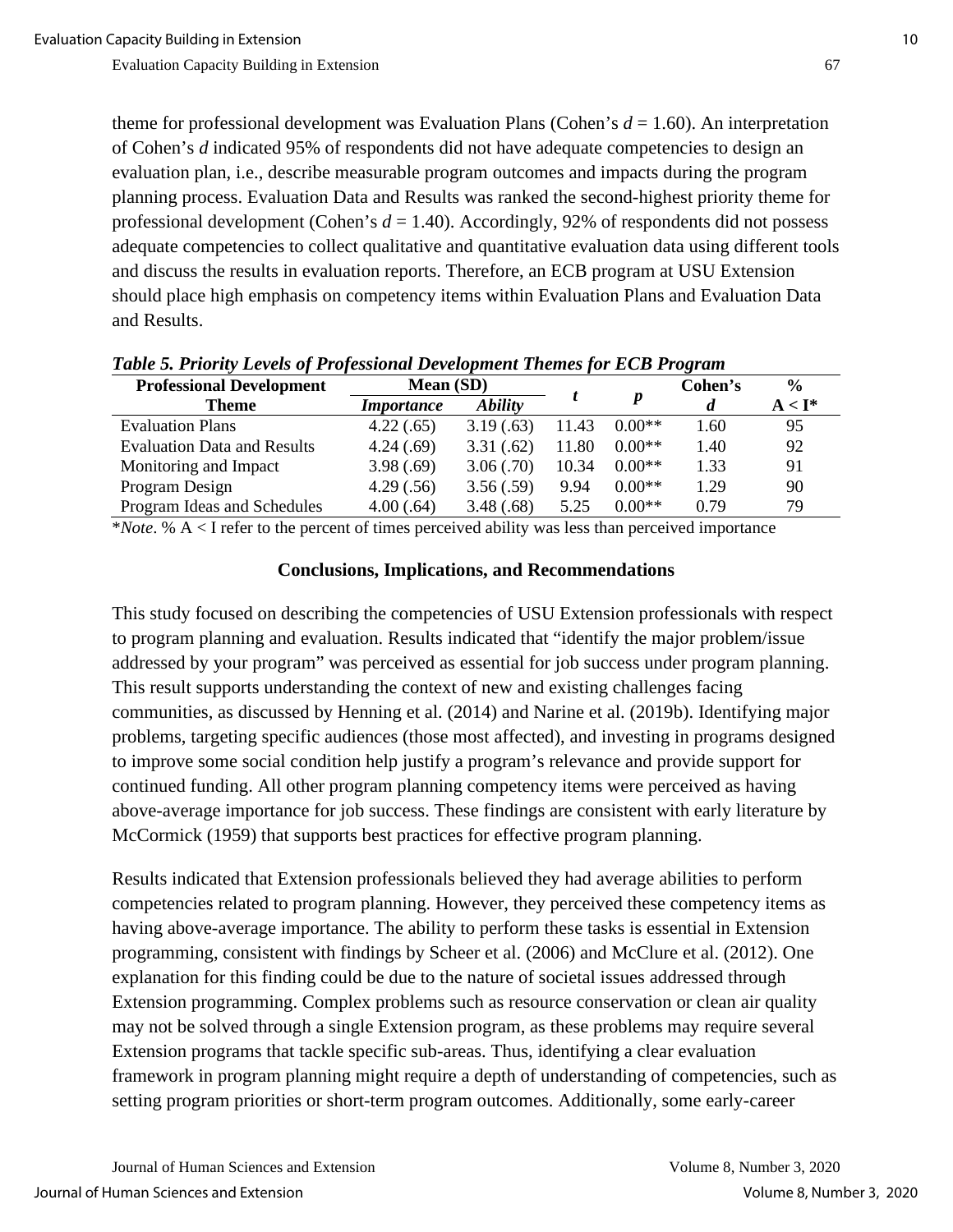Extension professionals may have limited experience in program planning and evaluation. Coupled with changing job expectations and emerging community needs, Extension professionals may doubt their abilities to perform program planning competencies. Thus, there is an opportunity to provide Extension professionals with relevant training tailored to complex programs or problem areas. Strengthening the ability to use results of a needs assessment or conduct a needs assessment can help Extension professionals identify the major problems relevant to their target audience as this item was considered most essential for job success.

When asked about evaluation competencies, Extension professionals thought all competency items had above average importance to job success. This result implies an awareness of the importance of program evaluation to overall program success. However, there is scope to further highlight the necessity of effective program evaluation competencies. The competency items perceived as most important by participants help provide funders with necessary information on the worth or value of the program.

When asked about perceived ability, Extension professionals believed they had above-average abilities to use evaluation results to improve their program and verbally communicate evaluation results to stakeholders. While these competencies complement accountability measures in Extension programming as purported by Lamm and Israel (2013), there is room for improvement. Participants thought they had average abilities to perform all other evaluation competencies. Strength in evaluation competencies can help Extension professionals conduct effective program assessments to report on the merit of their programs. Collectively, program planning and evaluation activities provide a holistic view of what was done, why it was done, and what difference it made in addressing community needs. Furthermore, the answer to these questions will provide Extension professionals with a clear identification of the societal problem their program addresses. This portrays the benefit of linking program planning and evaluation activities and the need for strength in all competency areas.

Given this study's results, there is an opportunity to provide Extension professionals with professional development training in specific program planning and evaluation categories. One strategic way to do this was to derive themes for each major competency area. Classifying individual competency items into PDTs helps streamline training activities. Results of the Principal Component Analysis revealed two PDTs related to program planning. Based on the grouping of individual program planning competency items, the themes were labeled Program Ideas and Schedules, and Program Design. Program Ideas and Schedules referred to competencies needed to collaborate, brainstorm ideas, and create schedules. Program Design referred to competencies needed to create a concise program plan and set program goals. Items under these themes were consistent with the highest mean-score competencies that Extension professionals believed they had average abilities to perform. Thus, designing professional development activities according to these items can help foster targeted training in different areas of program planning.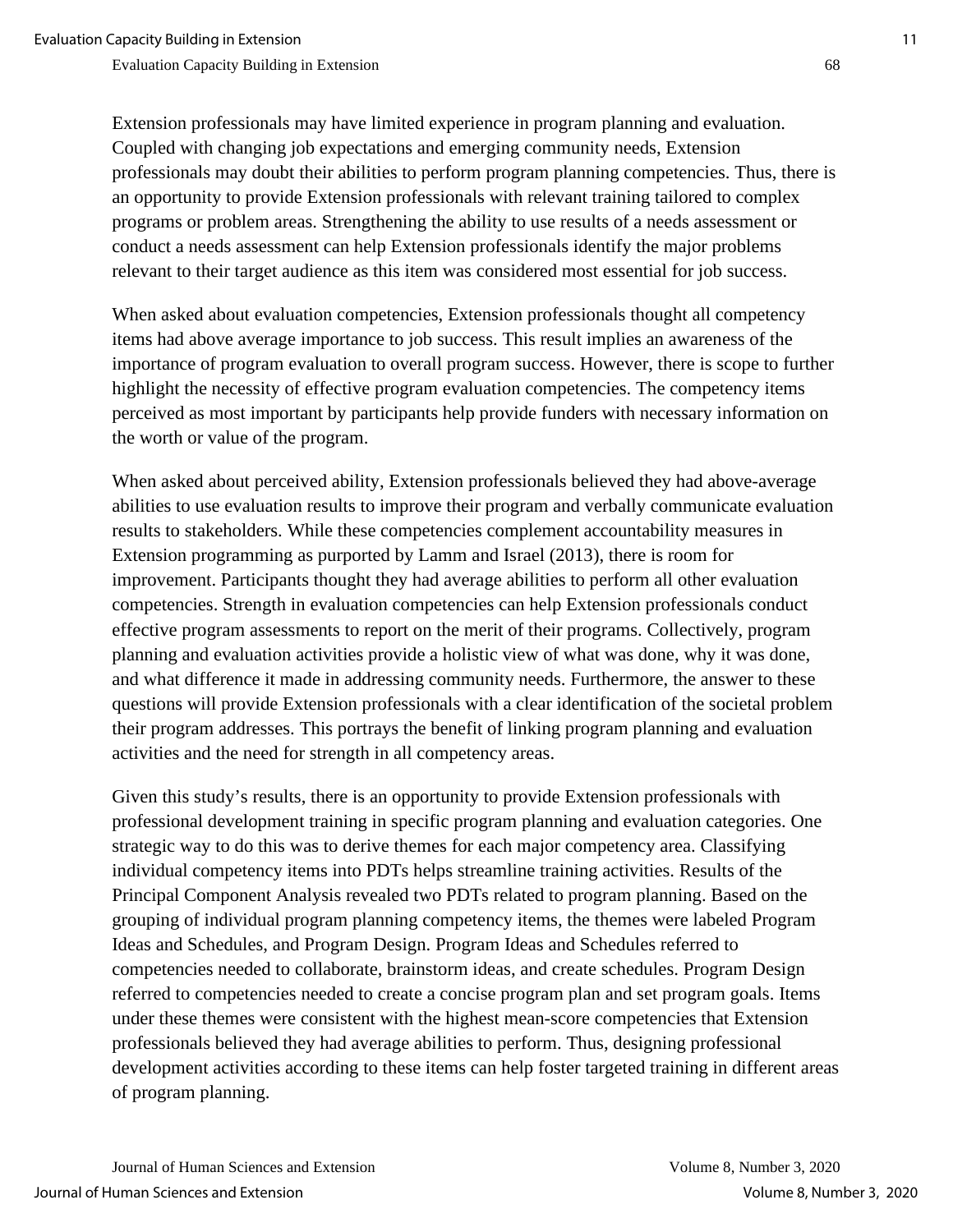Three themes emerged for program evaluation. Based on the grouping of evaluation competency items, the themes were labeled Evaluation Plans, Evaluation Data and Results, and Monitoring and Impact. Evaluation Plans referred to the competencies needed to design evaluation plans and describe measurable program outcomes and impacts during the program planning process. Evaluation Data and Results related to competencies needed for data collection using various tools and reporting evaluation results. Monitoring and Impact were those competencies needed to articulate outcome indicators and capture pertinent data for formative and summative evaluation. The classification of items under each of these themes captured all evaluation competencies Extension professionals perceived that they had average abilities to perform. The two competencies that Extension professionals perceived they had above-average abilities to perform were grouped under the professional development theme, Evaluation Data and Results. Along with other corresponding competency items under this theme, a complete professional development training can be designed to sharpen these abilities.

Based on the results, this study recommends using the PDTs to guide an ECB program for USU Extension professionals. The paired *t*-test assessed differences in perceived importance and ability for each theme to determine where resources should be invested. Results showed statistically significant differences between the mean perceived importance for all themes and respondents' perceived ability to perform items under these themes. When comparing importance and ability for each theme, Extension professionals' perceptions toward their abilities to perform items under these themes were lower than their perceived importance of each theme. Further analysis showed that the most important theme was Evaluation Plans. This result suggests resources should be invested in professional development training focused on designing evaluation plans to describe measurable program outcomes and impacts during the program planning process.

An ECB program at USU Extension designed around the PDTs of program planning and evaluation is necessary to support Extension programming efforts. Such efforts relate to creating relevant Extension programs and demonstrating the value of these programs to stakeholders. An ECB program should target all core competencies highlighted in the results. However, there should be increased focus on evaluation plans, evaluation data and results, and program monitoring and impact. This study holds implications for Extension as a whole; professional development committees in Extension should intentionally and continuously assess and respond to professional needs. Evaluators and specialists are encouraged to gauge the professional capacity of Extension and recommend strategies for improving performance. In this study, the competency modeling approach guided an assessment of program planning and evaluation competencies for inclusion in an Evaluation Capacity Building program at USU Extension. In an era of increased financial uncertainty, administrators must ensure Extension has the capacity to demonstrate the impact and public value of Extension programs.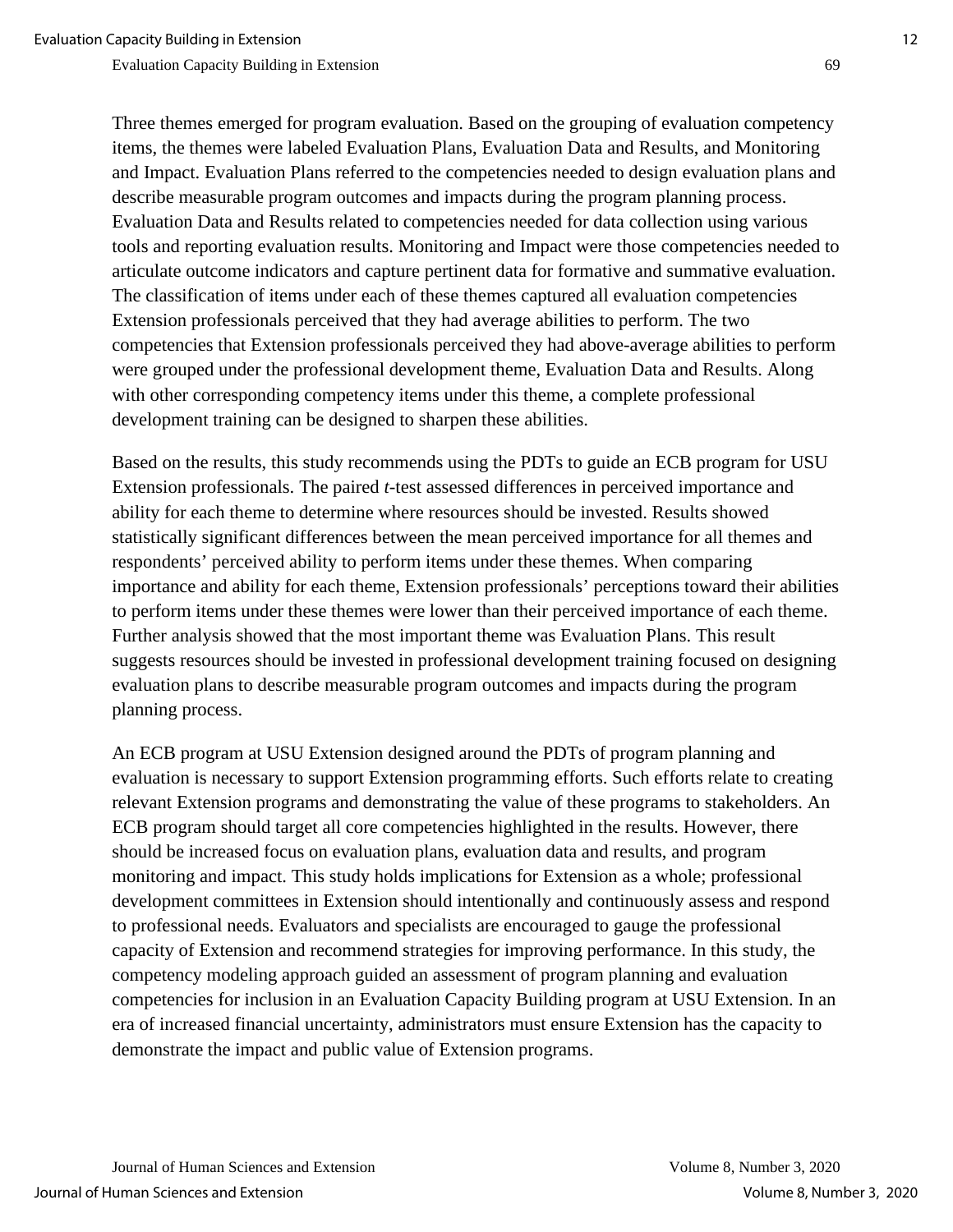### **References**

- Agbaje, K. A. A., Martin, R. A., & Williams, D. L. (2001). Impact of sustainable agriculture on secondary school agricultural education teachers and programs in the north central region. *Journal of Agricultural Education, 42*(2), 38–45. doi:10.5032/jae.2001.02038
- Ary, D., Jacobs, L. C., Sorenson, C., & Walker, D. A. (2014). *Introduction to research in education* (9<sup>th</sup> ed.). Wadsworth.
- Boone, E. J., Safrit, R. D., & Jones, J. (2002). *Developing programs in adult education: A conceptual programming model* (2<sup>nd</sup> ed.). Waveland Press.
- Boyle. P. G. (1981). *Planning better programs.* McGraw-Hill.
- Brown, A. S., Gibson, J. D., & Stewart, D. L. (2008). An assessment of Virginia Cooperative Extension's New Extension Agent Training program. *Journal of Extension, 46*(4), Article 4FEA7.<http://www.joe.org/joe/2008august/a7.php>
- Cooper, A. W., & Graham, D. L. (2001). Competencies needed to be successful county agents and county supervisors. *Journal of Extension, 39*(1), Article 1IRB3. <https://www.joe.org/joe/2001february/rb3.php>
- Dewey, J. D., Montrosse, B. E., Schröter, D. E., Sullins, C. D., & Mattox, J. R. (2008). Evaluator competencies: What's taught versus what's sought. *American Journal of Evaluation, 29*(3), 268–287.<https://doi.org/10.1177/1098214008321152>
- Diaz, J., Gusto, C., & Diehl, D. (2017). *Developing a program plan based on the program planning cycle*. University of Florida/IFAS Extension.<http://edis.ifas.ufl.edu/wc290>
- Dillman, D. A., Smyth, J. D., & Christian, L. M. (2014). *Internet, phone, mail and mixed-mode surveys: The tailored design method*  $(4<sup>th</sup>$ ed.). John Wiley & Sons.
- Dyer, J. E., & Osborne, E. W. (1999). The influence of science applications in agriculture courses on attitudes of Illinois guidance counselors at model student-teaching centers. *Journal of Agricultural Education, 40*(4), 57–66. doi:10.5032/jae.1999.04057
- Field, A. (2013). *Discovering statistics using IBM SPSS statistics*. Sage.
- Forest, L. B., McKenna, C., & Donovan, J. (1986). Program development and evaluation. In University of Wisconsin-Madison Cooperative Extension (Ed.), *Connections: A" howto" handbook for developing Extension long-range plans and major programs*. University of Wisconsin-Madison.
- Fox, J. E., & LaChenaye, J. M. (2015). Cultural core competencies: Perceptions of 4-H youth development professionals. *Journal of Human Sciences and Extension, 3*(3), 65–78. <https://www.jhseonline.com/article/view/745/646>
- Franklin, E. A. (2011). Greenhouse facility management experts' identification of competencies and teaching methods to support secondary agricultural education instructors: A modified Delphi study. *Journal of Agricultural Education, 52*(4), 150–161. doi:10.5032/jae.2011.04150
- Franz, N. (2011). Advancing the public value movement: Sustaining Extension during tough times. *Journal of Extension, 49*(2), Article v49-2comm2. <http://www.joe.org/joe/2011april/comm2.php>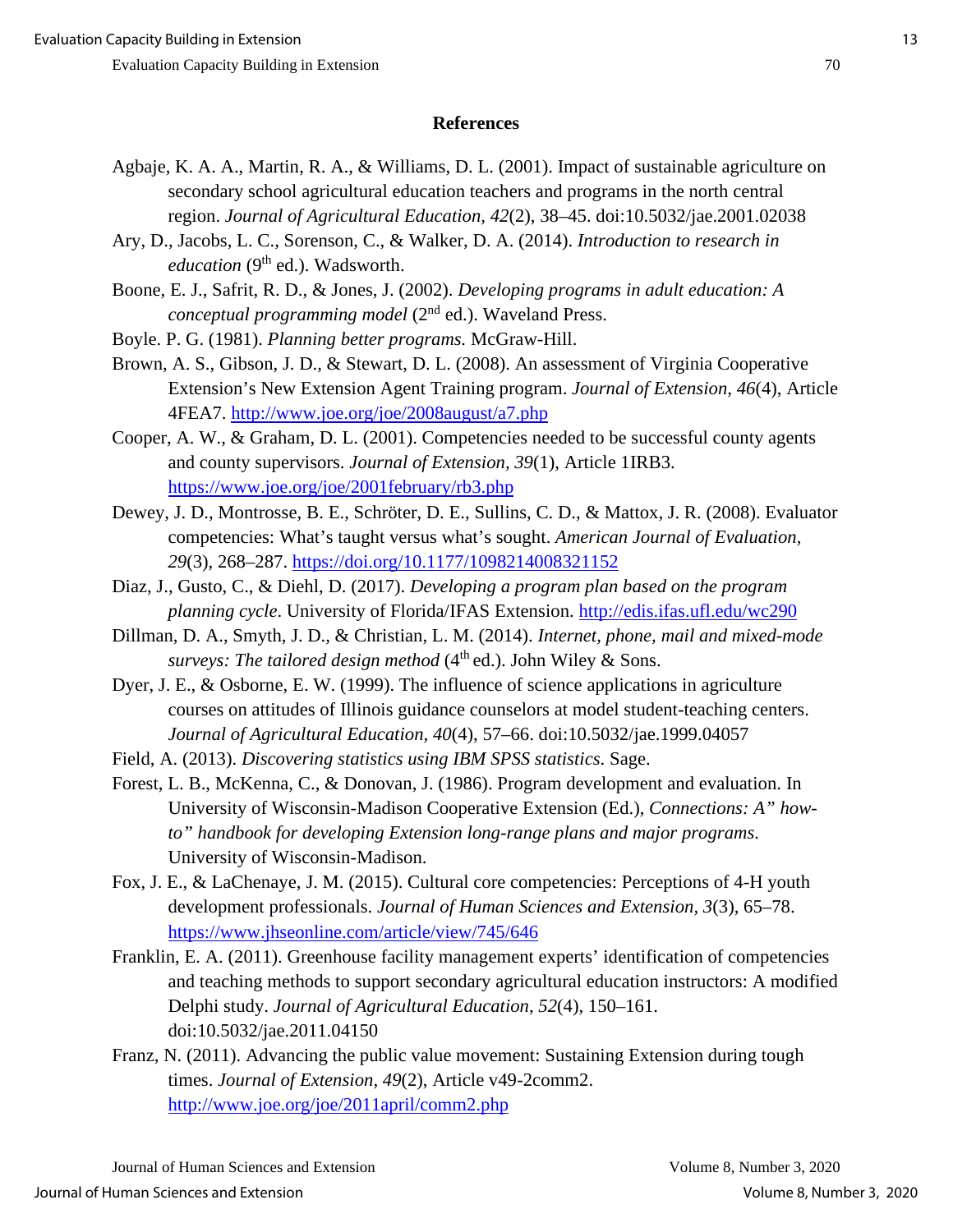- Franz, N., Arnold, M., & Baughman, S. (2014). The role of evaluation in determining the public value of Extension. *Journal of Extension, 52*(4), Article v52-4comm3. <https://www.joe.org/joe/2014august/comm3.php>
- Franz, N., & Archibald, T. (2018). Four approaches to building Extension program evaluation capacity. *Journal of Extension, 56*(4), Article v56-4tt5. <https://joe.org/joe/2018august/tt5.php>
- Frechtling, J. (2010). *The 2010 user-friendly handbook for project evaluation*. Directorate for Education and Human Resources. [https://www.purdue.edu/research/docs/pdf/2010NSFuser](https://www.purdue.edu/research/docs/pdf/2010NSFuser-friendlyhandbookforprojectevaluation.pdf)[friendlyhandbookforprojectevaluation.pdf](https://www.purdue.edu/research/docs/pdf/2010NSFuser-friendlyhandbookforprojectevaluation.pdf)
- Grinnell, R. M., Gabor, P. A., & Unrau, Y. A. (2019). *Program evaluation for social workers*   $(8<sup>th</sup>$  ed.). Oxford.
- Harder, A. (2015). *Priority competencies needed by UF/IFAS Extension county faculty*. University of Florida/IFAS Extension.<https://edis.ifas.ufl.edu/wc236>
- Harder, A., & Narine, L. K. (2019). Interpersonal leadership competencies of extension agents in Florida. *Journal of Agricultural Education, 60*(1), 224–233. <https://doi.org/10.5032/jae.2019.01224>
- Harder, A., Place, N. T., & Scheer, S. D. (2010). Towards a competency-based Extension education curriculum: A Delphi Study. *Journal of Agricultural Education, 51*(3), 44–52. doi:10.5032/jae2010.03044
- Henning, J., Buchholz, D., Steele, D., & Ramaswamy, S. (2014). Milestones and the future for Cooperative Extension. *Journal of Extension, 52*(6), Article v52-6comm1. <https://www.joe.org/joe/2014december/comm1.php>
- Hetherington, C., Eschbach, C., & Cuthbertson, C. (2019). How evaluation capacity building grows credible and actionable evidence for Cooperative Extension programs [Special issue]. *Journal of Human Sciences and Extension, 7*(2), 175–188. <https://www.jhseonline.com/article/view/825/718>
- Karpen, S. C. (2019). The social psychology of biased self-assessment. *American Journal of Pharmaceutical Education, 82*(5), Article 6299.<https://doi.org/10.5688/ajpe6299>
- Kirkpatrick, D. L., & Kirkpatrick, J. D. (2006). *Evaluating training programs: The four levels* (3rd ed.). Berrett-Koehler.
- Lakai, D., Jayaratne, K. S. U., Moore, G. E., & Kistler, M. J. (2012). Barriers and effective educational strategies to develop Extension agents' professional competencies. *Journal of Extension, 50*(4), Article v50-4rb1.<https://joe.org/joe/2012august/rb1.php>
- Lakai, D., Jayaratne, K. S. U., Moore, G. E., & Kistler, M. J. (2014). Identification of current proficiency level of Extension competencies and the competencies needed for Extension agents to be successful in the 21st century. *Journal of Human Sciences and Extension, 2*(1), 71–89.<https://www.jhseonline.com/article/view/584/513>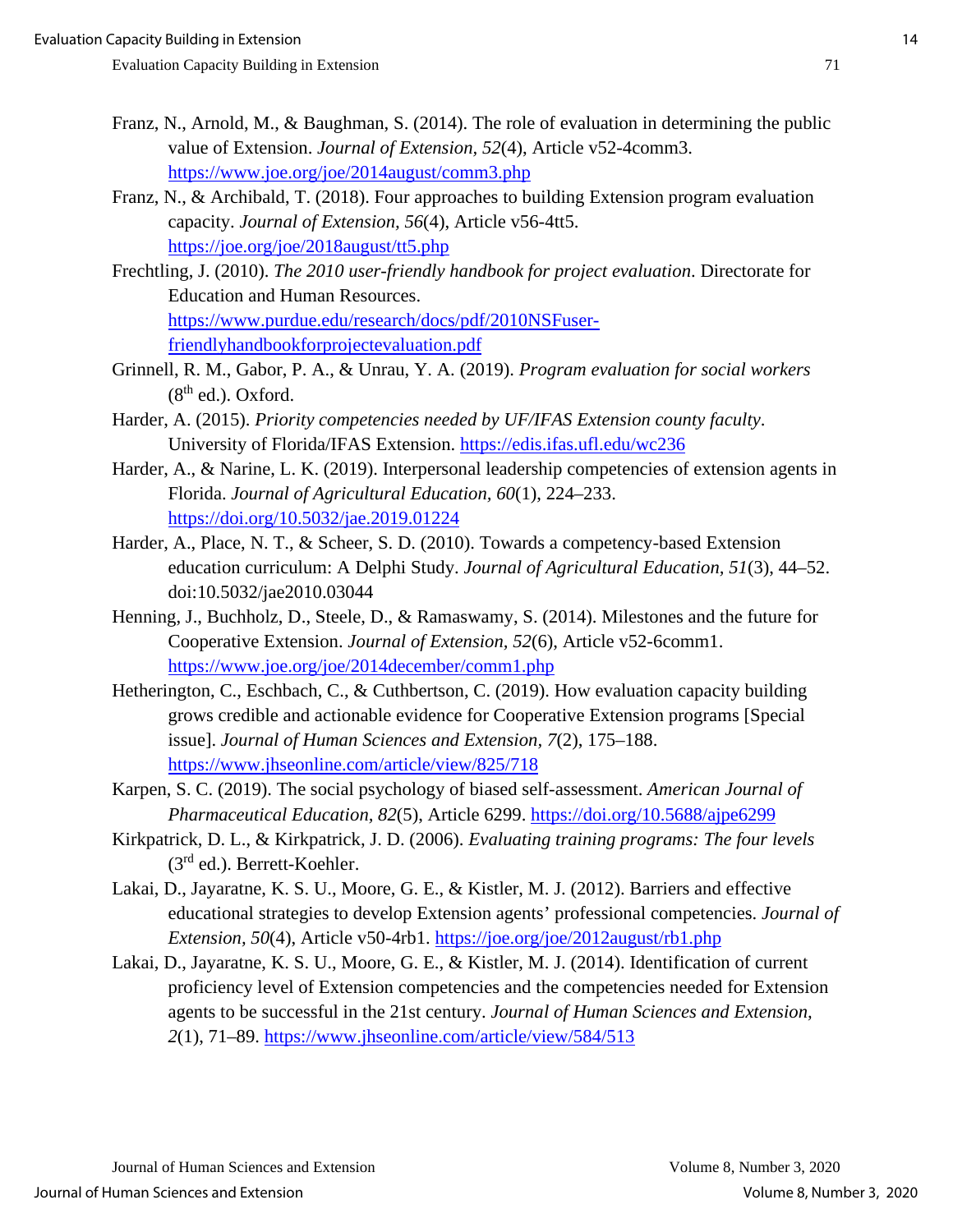- Lamm, A. J., & Israel, G. D. (2013). A national examination of Extension professionals' use of evaluation: Does intended use improve effort? *Journal of Human Sciences and Extension, 1*(1), 49–62.<https://www.jhseonline.com/article/view/657/568>
- Lamm, A. J., & Lamm, K. W. (2018). Considering an appreciative approach to international Extension evaluation. *Journal of International Agricultural and Extension Education, 25*  [Special issue], 74–82.<https://doi.org/10.5191/jiaee.2018.25406>
- Liles, R. T., Mustian, R. D. (2004). Core competencies: A systems approach for training and organizational development in Extension. *Journal of Agricultural Education and Extension, 10*(2), 77–82.<https://doi.org/10.1080/13892240485300121>
- Lindner, J. R. (2001). Competency assessment and human resource management performance of county Extension chairs in Ohio. *Journal of Agricultural Education, 42*(4), 21–31. doi:10.5032/jae.2001.04021
- Lindner, J. R., Dooley, K. E., & Wingenbach, G. J. (2010). A cross-national study of agricultural and Extension education competencies*. Journal of International Agricultural and Extension Education, 10*(1), 51–59. doi:10.5191/jiaee.2003.10107
- Maddy, D. J., Niemann, K., Lindquist, J., & Bateman, K. (2002). *Core competencies for the Cooperative Extension System*. [https://apps.msuextension.org/jobs/forms/Core\\_Competencies.pdf](https://apps.msuextension.org/jobs/forms/Core_Competencies.pdf)

McClelland, D. (1973). Testing for competence rather than "intelligence." *American Psychologist, 28*(1), 1–14.<https://doi.org/10.1037/h0034092>

- McClure, M., Fuhrman., & Morgan, A. (2012). Program evaluation competencies of Extension professionals: Implications for continuing professional development. *Journal of Agricultural Education, 53*(4), 85–97. doi:10.5032/jae.2012
- McCormick, R. W. (1959). *An analysis of training needs of county Extension agents in Ohio*. [Unpublished doctoral dissertation]. University of Wisconsin, Madison.
- Mertens, D. M., & Wilson, A. T. (2019). *Program evaluation theory and practice* (2<sup>nd</sup> ed.). Guilford.
- Narine, L. K., & Harder, A. (2019a). Beyond Borich: Testing a contemporary method to assess professional development needs [Oral presentation]. *Proceedings of the National Association of Extension Program and Staff Development Professionals,* 37–39. [https://naepsdp.org/resources/Documents/NAEPSDP%20Conference%20Proceedings%2](https://naepsdp.org/resources/Documents/NAEPSDP%20Conference%20Proceedings%202019.pdf) [02019.pdf](https://naepsdp.org/resources/Documents/NAEPSDP%20Conference%20Proceedings%202019.pdf)
- Narine, L. K., Harder, A., & Zelaya, P. (2019b). A qualitative analysis of the challenges and threats facing Cooperative Extension at the county level. *Journal of Southern Agricultural Education Research, 69*. [http://www.jsaer.org/pdf/Vol69/2019\\_008%20final%20print.pdf](http://www.jsaer.org/pdf/Vol69/2019_008%20final%20print.pdf)
- Preskill, H., & Catsambas, T. T. (2006). *Reframing evaluation through appreciative inquiry*. Sage.
- Rockwell, K., & Bennett, C. (2004). *Targeting outcomes of programs: A hierarchy for targeting outcomes and evaluating their achievement*. Faculty publications: Agricultural